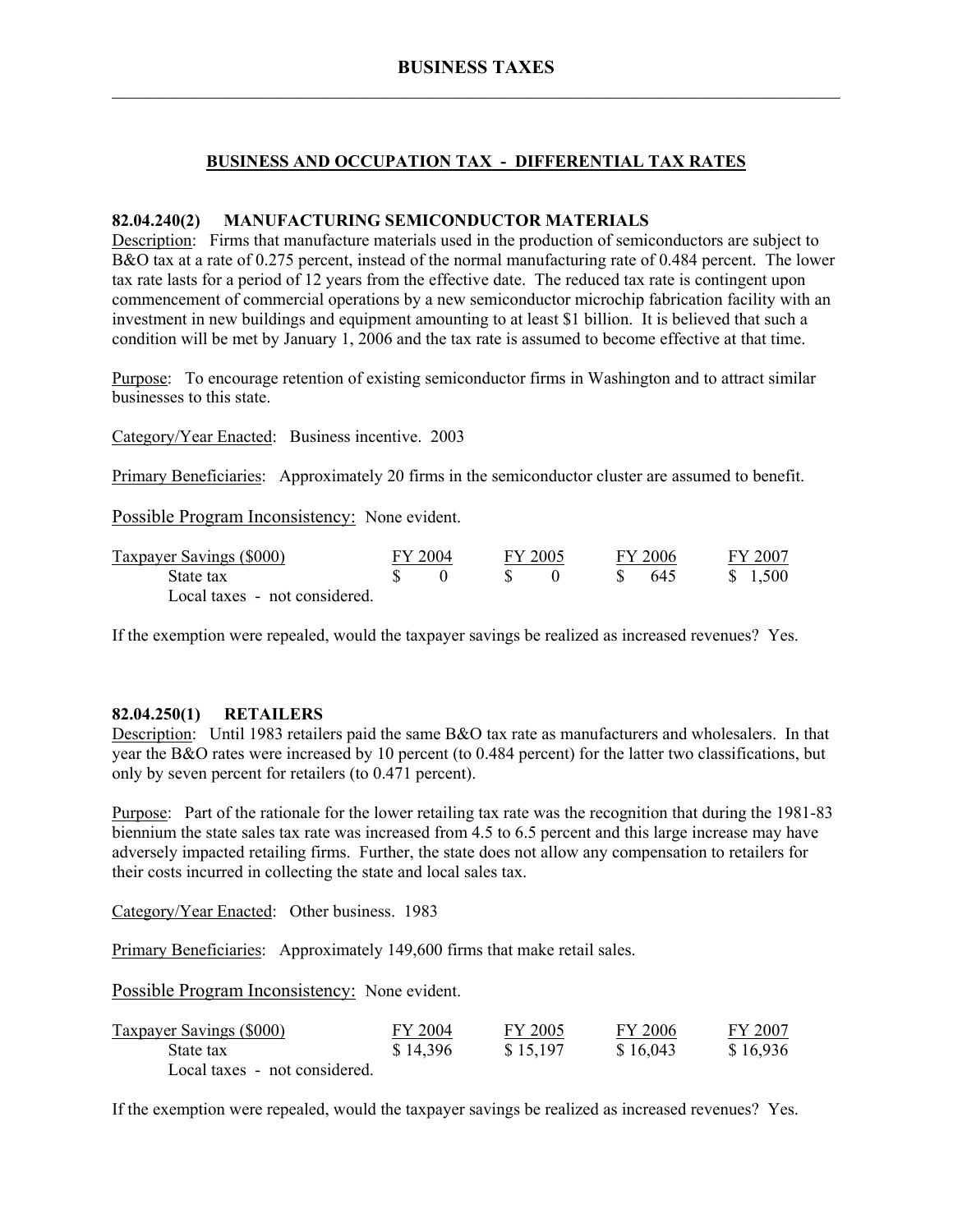## **82.04.250(3) CERTIFIED AIRCRAFT REPAIR**

Description: Repair of interstate transportation equipment is normally subject to the B&O tax rate of 0.484 percent. Effective August 1, 2003, a special tax rate of 0.275 percent applies to certain qualified aircraft repair facilities. Eligible firms must be certified by the FAA as a "FAR part 145" repair facility. A quarterly report to the Department is required from firms that report B&O tax under this rate classification. The statute providing the reduced tax rate is scheduled to expire on July 1, 2006.

Purpose: To encourage the repair of aircraft in this state.

Category/Year Enacted: Business incentive. 2003

Primary Beneficiaries: It is believed that only two firms qualify for this tax rate.

Possible Program Inconsistency: None evident.

Taxpayer Savings (\$000) Due to confidentiality requirements, the impact of this differential tax rate cannot be publicly stated because it is believed to affect fewer than three taxpayers.

If the exemption were repealed, would the taxpayer savings be realized as increased revenues? Yes.

## **82.04.260(1a) MANUFACTURERS OF FLOUR AND OIL**

Description: A preferential B&O tax rate of 0.138 percent is provided for manufacturers of flour, pearl barley, soybean oil, canola oil, canola meal, canola byproducts and sunflower oil. The general tax rate for manufacturing is 0.484 percent.

Purpose: To provide tax relief to agricultural processing firms with typically low profit margins that are unable to pass the total cost of a gross receipts tax on to final consumers because of a highly competitive market structure.

Category/Year Enacted: Agriculture. 1949; soybeans and sunflowers added in 1979; pearl barley in 1987.

Primary Beneficiaries: Approximately 101 firms.

Possible Program Inconsistency: None evident.

| <b>Taxpayer Savings (\$000)</b> | FY 2004 | FY 2005 | FY 2006 | FY 2007  |
|---------------------------------|---------|---------|---------|----------|
| State tax                       | \$2,480 | \$2,618 | \$2,764 | \$ 2,918 |
| Local taxes - not considered.   |         |         |         |          |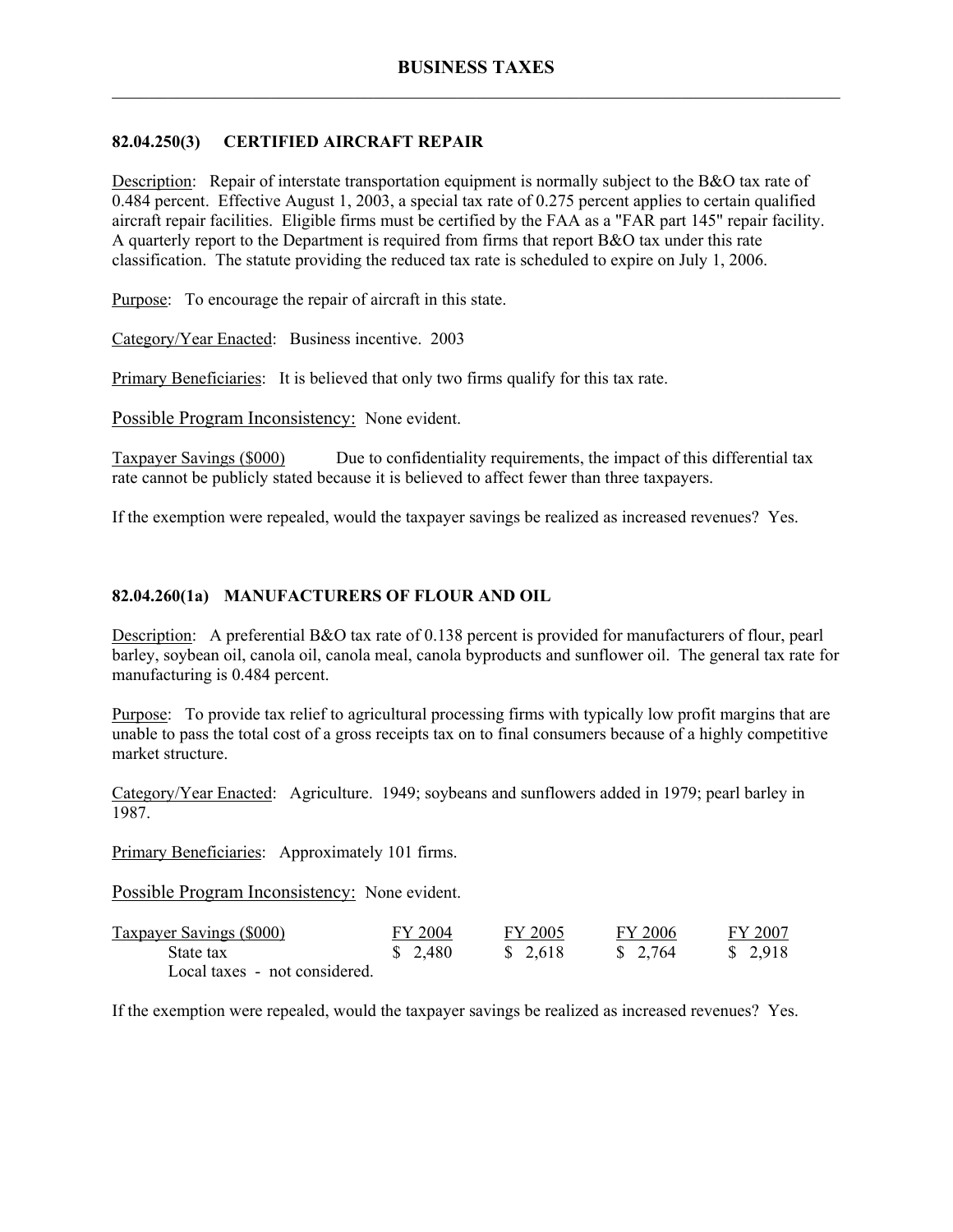## **82.04.260(1b) MANUFACTURERS OF SEAFOOD**

Description: A preferential B&O tax rate of 0.138 percent is provided for manufacturers of seafood products that remain in a raw, raw frozen, or raw salted state when the manufacturing is completed. The general tax rate for manufacturing is 0.484 percent.

Purpose: To recognize the low profit margins of seafood manufacturers relative to other manufacturers.

Category/Year Enacted: Business incentive. 1959

Primary Beneficiaries: Approximately 123 firms.

Possible Program Inconsistency: None evident.

| <b>Taxpayer Savings (\$000)</b> | FY 2004  | FY 2005 | FY 2006  | FY 2007           |
|---------------------------------|----------|---------|----------|-------------------|
| State tax                       | \$ 1,467 | \$1,549 | \$ 1.635 | $\frac{1.726}{ }$ |
| Local taxes - not considered.   |          |         |          |                   |

If the exemption were repealed, would the taxpayer savings be realized as increased revenues? Yes.

#### **82.04.260(1c) PROCESSORS OF FRUIT & VEGETABLES**

Description: A preferential B&O tax rate of 0.138 percent is provided for firms that process fresh fruit and vegetables. This tax rate was reduced to 0.33 percent in 1965 and again in 1998 to 0.138 percent as part of a B&O tax rate consolidation for tax simplification purposes. The general tax rate for manufacturing is 0.484 percent.

Purpose: To provide tax relief to firms with typically low profit margins that are not able to pass the total cost of a gross receipts tax on to final consumers because of a highly competitive market structure.

Category/Year Enacted: Agriculture. 1965 and 1998

Primary Beneficiaries: Approximately 82 firms.

Possible Program Inconsistency: None evident.

| <b>Taxpayer Savings (\$000)</b> | FY 2004 | FY 2005  | FY 2006 | FY 2007  |
|---------------------------------|---------|----------|---------|----------|
| State tax                       | \$5,915 | \$ 6.244 | \$6,592 | \$ 6,958 |
| Local taxes - not considered.   |         |          |         |          |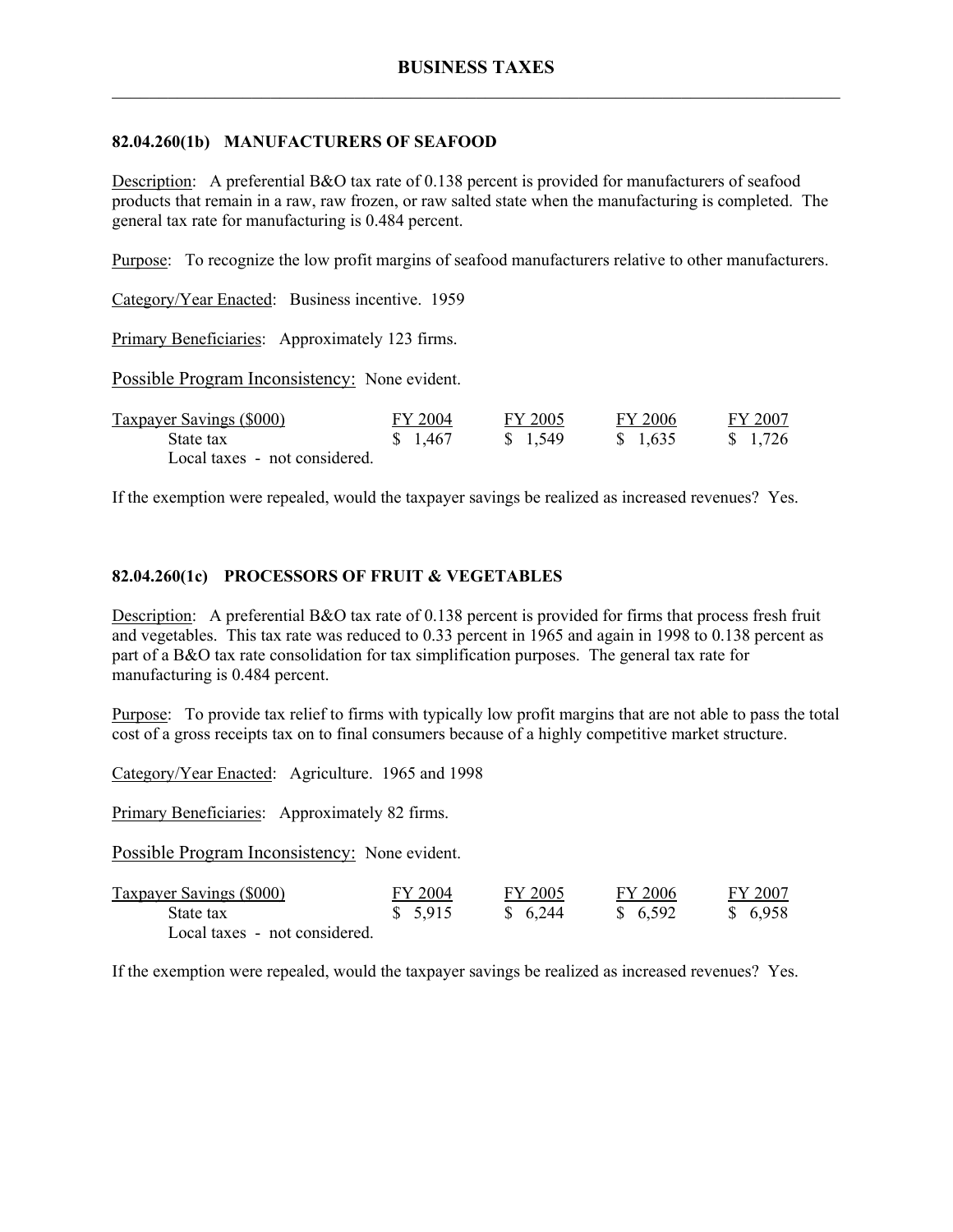# **82.04.260(1d) MANUFACTURERS OF DAIRY PRODUCTS**

Description: A preferential B&O tax rate of 0.138 percent is provided for manufacturers of dairy products, as well as wholesalers of such products that are shipped out of state. The rate reduction applies to the production of milk, cheese, yogurt, ice cream and byproducts such as whey and casein; it does not apply to the further production of other products which utilize dairy products. The general tax rate for manufacturing is 0.484 percent.

Purpose: To support the dairy industry and provide an equivalent tax rate to producers of certain other agricultural commodities.

Category/Year Enacted: Agriculture. 2001

Primary Beneficiaries: Approximately eight firms.

Possible Program Inconsistency: None evident.

| Taxpayer Savings (\$000)      | FY 2004  | FY 2005  | FY 2006  | FY 2007  |
|-------------------------------|----------|----------|----------|----------|
| State tax                     | \$ 2,010 | \$ 2.121 | \$ 2,239 | \$ 2,364 |
| Local taxes - not considered. |          |          |          |          |

If the exemption were repealed, would the taxpayer savings be realized as increased revenues? Yes.

# **82.04.260(1e) MANUFACTURERS OF ALTERNATIVE FUELS**

Description: A preferential B&O tax rate of 0.138 percent is provided for manufacturers of alcohol fuel or wood biomass fuel. The general tax rate for manufacturing is 0.484 percent. This preferential tax rate is scheduled to expire on July 1, 2009.

Purpose: To encourage the production of alternative fuels in Washington.

Category/Year Enacted: Business incentive. 2003

Primary Beneficiaries: There are currently no known alternative fuel production facilities operating in the state. One such facility has been proposed for the Moses Lake area; it would have a capacity of 40 million gallons of ethanol annually. But it is unclear if, or when, such a plant might be operational.

Possible Program Inconsistency: None evident.

Taxpayer Savings (\$000) None currently.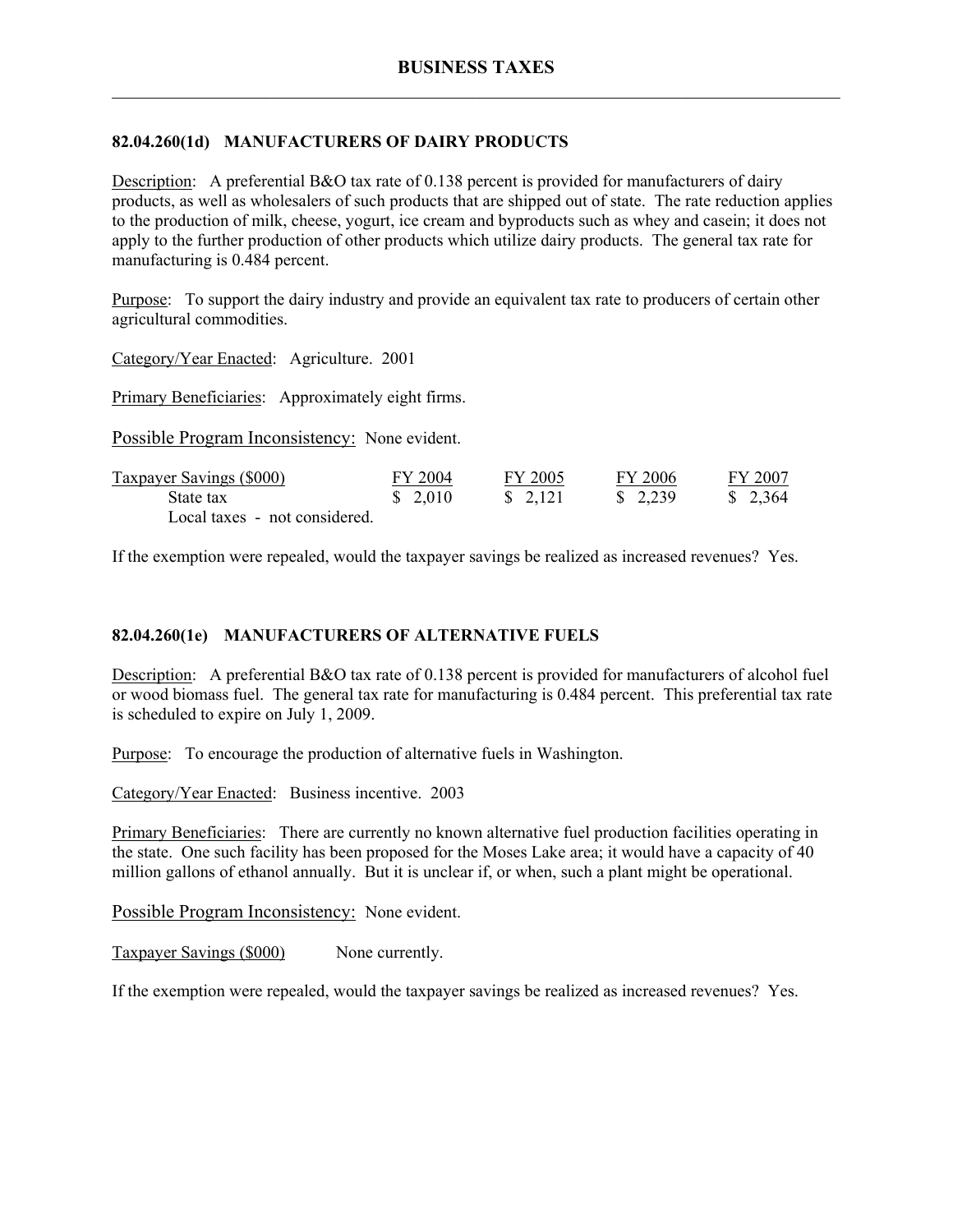## **82.04.260(2) PROCESSORS OF DRIED PEAS**

Description: A preferential B&O tax rate of 0.138 percent is provided for processors of dried peas. This rate was reduced to 0.275 percent in 1967 and again in 1998 to 0.138 percent as part of a B&O tax rate consolidation for tax simplification purposes. The general tax rate for manufacturing is 0.484 percent.

Purpose: To provide tax relief to firms with typically low profit margins that are not able to pass the total cost of a gross receipts tax on to final consumers because of a highly competitive market structure.

Category/Year Enacted: Agriculture. 1967 and 1998

Primary Beneficiaries: Approximately three firms.

Possible Program Inconsistency: None evident.

| Taxpayer Savings (\$000)      | FY 2004 | FY 2005 | FY 2006 | FY 2007 |
|-------------------------------|---------|---------|---------|---------|
| State tax                     |         |         |         |         |
| Local taxes - not considered. |         |         |         |         |

If the exemption were repealed, would the taxpayer savings be realized as increased revenues? Yes.

## **82.04.260(4) PROCESSORS OF MEAT**

Description: A preferential B&O tax rate of 0.138 percent is provided for processors and wholesalers of perishable meat products. This rate was first reduced to 0.33 percent in 1967. Several other changes in the rate occurred subsequently until in 1998 it was reduced to 0.138 percent as part of a B&O tax rate consolidation for tax simplification purposes. The general tax rate for manufacturing is 0.484 percent.

Purpose: To provide tax relief to firms with typically low profit margins that are not able to pass the total cost of a gross receipts tax on to final consumers because of a highly competitive market structure.

Category/Year Enacted: Agriculture. 1967 followed by other subsequent changes until the 0.138 percent rate adopted in 1998.

Primary Beneficiaries: Approximately 122 firms.

Possible Program Inconsistency: None evident.

| <b>Taxpayer Savings (\$000)</b> | FY 2004 | FY 2005 | FY 2006 | FY 2007  |
|---------------------------------|---------|---------|---------|----------|
| State tax                       | \$8,265 | \$8,725 | \$9.211 | \$ 9.723 |
| Local taxes - not considered.   |         |         |         |          |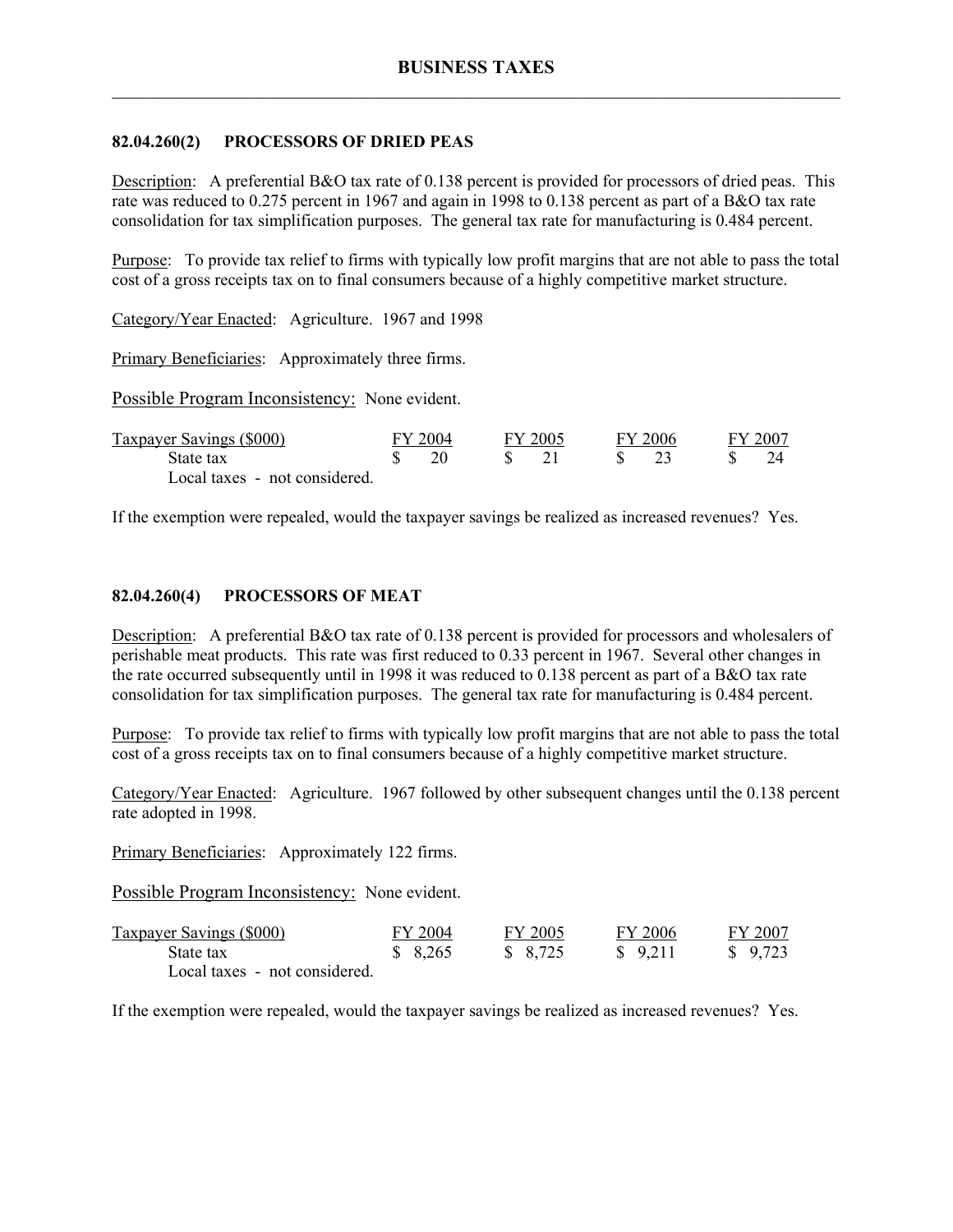## **82.04.260(5, 6) NUCLEAR FUEL ASSEMBLIES**

Description: A preferential B&O tax rate of 0.275 percent is provided for manufacturers of nuclear fuel assemblies and firms that sell such items at wholesale or retail. The general tax rate for manufacturing and wholesaling is 0.484 percent, while retailers are taxed at 0.471 percent.

Purpose: To encourage the location of such firms in Washington.

Category/Year Enacted: Business incentive. 1971

Primary Beneficiaries: Only one firm is believed to be reporting under this classification.

Possible Program Inconsistency: None evident.

Taxpayer Savings (\$000) Due to confidentiality requirements, the impact of this preferential tax rate cannot be publicly stated because it is believed to affect only one taxpayer.

If the exemption were repealed, would the taxpayer savings be realized as increased revenues? Yes.

# **82.04.260(7) TRAVEL AGENTS**

Description: A reduced B&O tax rate of 0.275 percent is provided for commissions earned by travel agents and tour operators. In the absence of this statute the commissions would be subject to the service rate of 1.5 percent.

Purpose: To recognize that some of the income of these firms is derived from travel that may take place outside of the state.

Category/Year Enacted: Other business. 1975

Primary Beneficiaries: Approximately 524 taxpayers report under this rate classification.

Possible Program Inconsistency: None evident.

| <b>Taxpayer Savings (\$000)</b> | FY 2004 | FY 2005  | FY 2006  | FY 2007 |
|---------------------------------|---------|----------|----------|---------|
| State tax                       | \$4.895 | \$ 5.168 | \$ 5,455 | \$5,759 |
| Local taxes - not considered.   |         |          |          |         |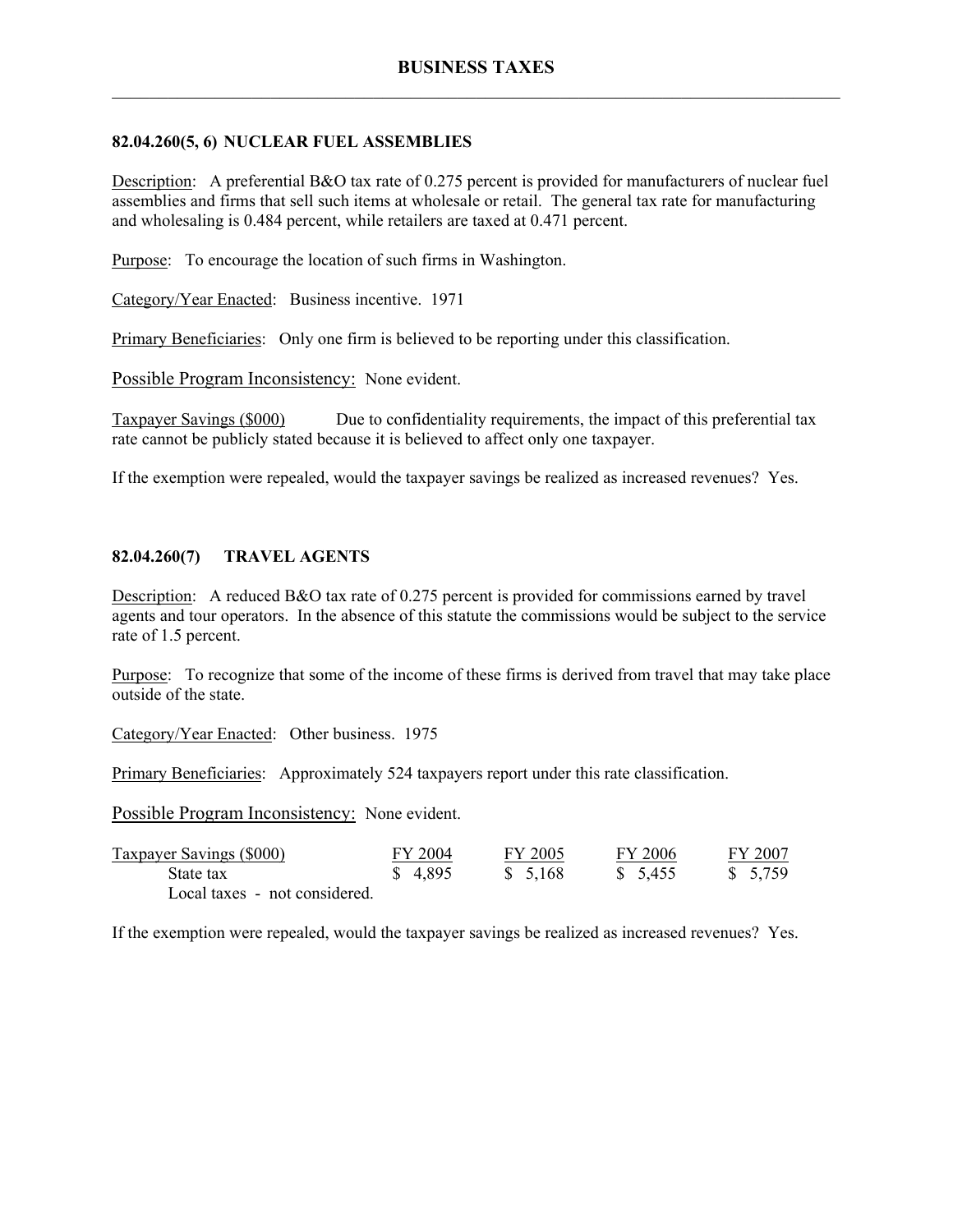## **82.04.260(8) CHARTER AND FREIGHT BROKERS**

Description: A preferential B&O tax rate of 0.275 percent is provided for the international activities of charter and freight brokers. This rate was reduced to 0.363 percent in 1979 and again in 1998 to 0.275 percent as part of a B&O tax rate consolidation for tax simplification purposes. The general tax rate for service activities is 1.5 percent.

Purpose: To encourage international trade through Washington.

Category/Year Enacted: Business incentive. 1979 and 1998

Primary Beneficiaries: Approximately 519 firms.

Possible Program Inconsistency: None evident.

| <b>Taxpayer Savings (\$000)</b> | FY 2004  | FY 2005  | FY 2006  | FY 2007  |
|---------------------------------|----------|----------|----------|----------|
| State tax                       | \$11,503 | \$12,143 | \$12,819 | \$13,532 |
| Local taxes - not considered.   |          |          |          |          |

If the exemption were repealed, would the taxpayer savings be realized as increased revenues? Yes.

#### **82.04.260(9) STEVEDORING**

Description: A preferential B&O tax rate of 0.275 percent is provided for revenue derived from stevedoring and similar cargo handling activities. Previously, this activity was subject to public utility tax at a rate of 1.926 percent. It was moved to the B&O tax at a rate of 0.363 percent and the rate was further reduced to 0.275 in 1998 percent as part of a B&O tax rate consolidation for tax simplification purposes. The general B&O tax rate for service activities is 1.5 percent.

Purpose: To encourage international trade through Washington.

Category/Year Enacted: Business incentive. 1979 and 1998

Primary Beneficiaries: Approximately 34 firms.

Possible Program Inconsistency: None evident.

| <b>Taxpayer Savings (\$000)</b> | FY 2004 | FY 2005  | FY 2006  | FY 2007  |
|---------------------------------|---------|----------|----------|----------|
| State tax                       | \$5,098 | \$ 5.382 | \$ 5.681 | \$ 5.997 |
| Local taxes - not considered.   |         |          |          |          |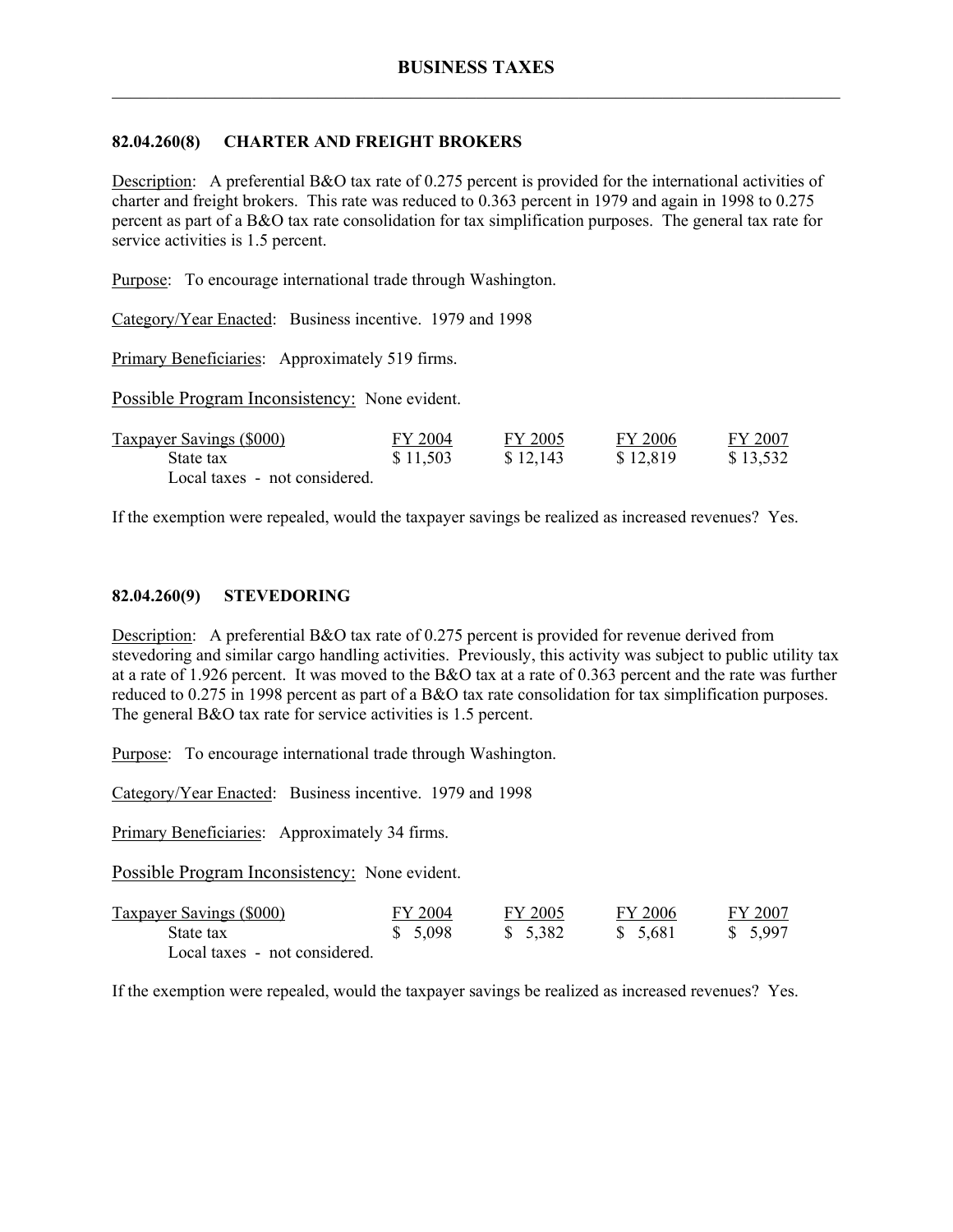### **82.04.260(11) INSURANCE AGENTS**

Description: A preferential B&O tax rate of 0.484 percent is provided for revenue derived in the form of commissions by insurance agents and brokers. Previously, this activity was subject to the B&O service classification at a rate of 1.5 percent. It was reduced to 1.1 percent in 1983 and to 0.55 percent in 1995. In 1998 the rate was reduced to the current level as part of a B&O tax rate consolidation.

Purpose: To reflect the perception that insurance companies could not pass on the increased taxes to their current policy holders when the B&O service rate was increased in 1983.

Category/Year Enacted: Other business. 1983; further reduced in 1995 and 1998.

Primary Beneficiaries: Approximately 4,122 taxpayers benefit from this tax rate reduction.

Possible Program Inconsistency: None evident.

| <b>Taxpayer Savings (\$000)</b> | FY 2004  | FY 2005  | FY 2006  | FY 2007  |
|---------------------------------|----------|----------|----------|----------|
| State tax                       | \$14,280 | \$15,075 | \$15.914 | \$16,799 |
| Local taxes - not considered.   |          |          |          |          |

If the exemption were repealed, would the taxpayer savings be realized as increased revenues? Yes.

## **82.04.260(13) MANUFACTURING OF COMMERCIAL AIRCRAFT**

Description: A preferential B&O tax rate is provided for manufacturers of commercial airplanes or components of commercial airplanes. Compared with the general tax rate for manufacturing of 0.484 percent, this statute allows a two-step reduction in the tax rate. Starting on October 1, 2005 the rate for manufacturing of all commercial airplanes and components drops to 0.4235 percent. This rate remains in effect until the latter of: (1) June 30, 2007, or (2) the date that final assembly of a super-efficient airplane commences in Washington. If final assembly of a super-efficient airplane does commence in Washington, then the B&O tax rate for manufacturing of all commercial airplanes will drop further to 0.2904 percent. If final assembly of the super-efficient airplane does not begin in Washington, then the 0.4235 percent rate returns to 0.484 percent after December 31, 2007. If final assembly of the superefficient plane does occur in this state, then the 0.2904 percent rate remains in effect until July 1, 2024.

Purpose: To encourage the assembly of a super-efficient airplane in Washington.

Category/Year Enacted: Business incentive. 2003

Primary Beneficiaries: Manufacturers of commercial airplanes and components of such airplanes.

Possible Program Inconsistency: None evident.

| Taxpayer Savings (\$000)      | FY 2004 | FY 2005 | FY 2006  | FY 2007  |
|-------------------------------|---------|---------|----------|----------|
| State tax                     |         |         | \$21,200 | \$33,200 |
| Local taxes - not considered. |         |         |          |          |

If the exemption were repealed, would the taxpayer savings be realized as increased revenues? Yes; if the industry remains in this state and final assembly of the super-efficient airplane occurs here.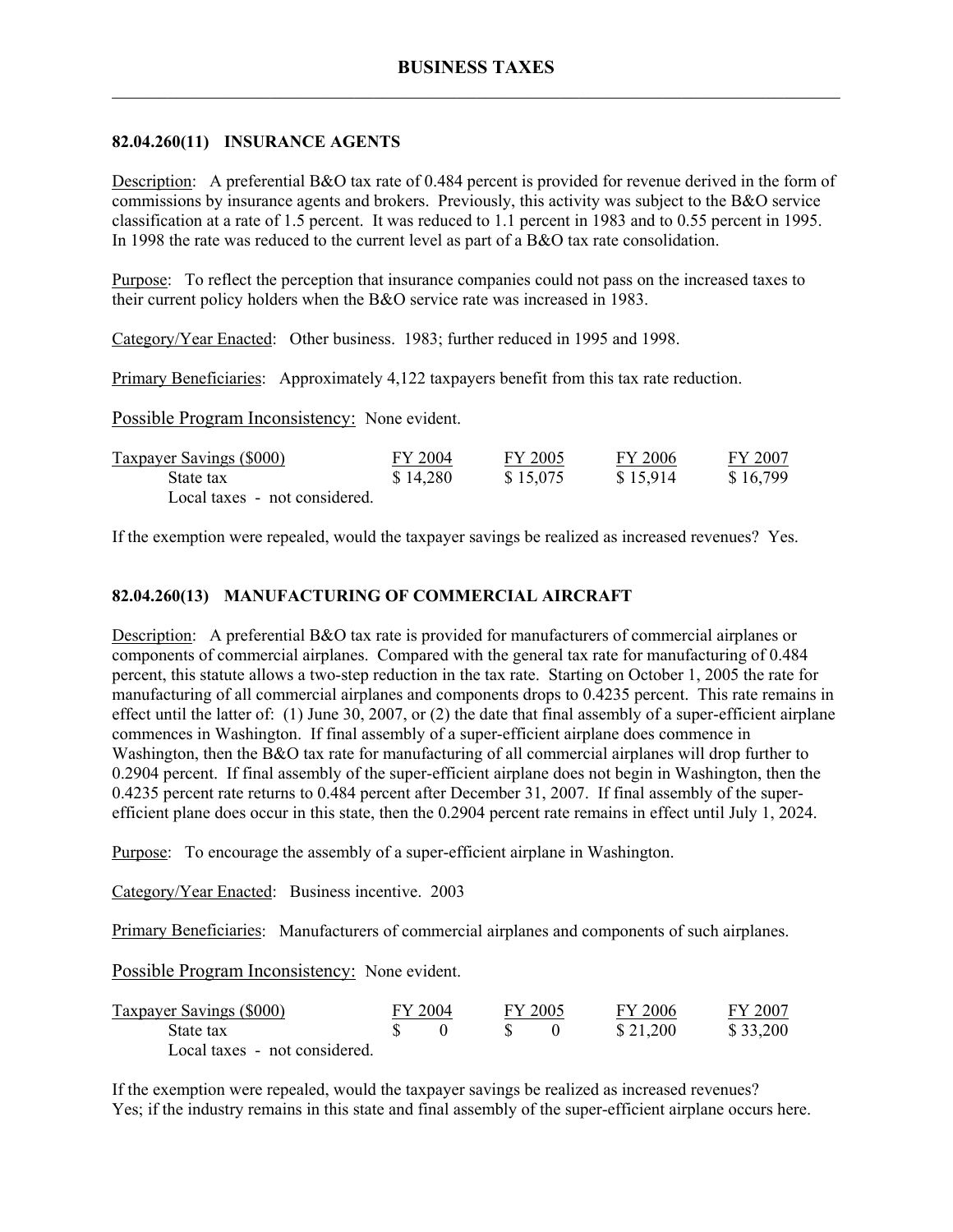# **82.04.272 RESELLERS OF PRESCRIPTION DRUGS**

Description: A preferential B&O tax rate is provided for resellers of prescription drugs that are registered with the Federal Drug Enforcement Administration and licensed by the State Board of Pharmacies. The tax rate is 0.138 percent, compared with the 0.484 percent rate for wholesalers and 0.471 percent for retailers. Drug resellers typically purchase drugs from the manufacturer and sell them directly to a retailer or health care provider.

Purpose: To provide tax relief to such firms that typically experience low profit margins and to encourage resellers of prescription drugs to locate in this state.

Category/Year Enacted: Business incentive. 1998 (effective July 1, 2001)

Primary Beneficiaries: Firms that warehouse and resell prescription drugs and their customers, including hospitals, physicians and health care clinics.

Possible Program Inconsistency: None evident.

| <b>Taxpayer Savings (\$000)</b> | FY 2004 | FY 2005  | FY 2006  | FY 2007  |
|---------------------------------|---------|----------|----------|----------|
| State tax                       | \$4.940 | \$ 5.150 | \$ 5,373 | \$ 5.611 |
| Local taxes - not considered.   |         |          |          |          |

If the exemption were repealed, would the taxpayer savings be realized as increased revenues? Yes.

# **82.04.290(1) INTERNATIONAL INVESTMENT MANAGEMENT SERVICES**

Description: Firms engaged in providing management services for international investment are allowed a preferential B&O tax rate of 0.275 percent, compared with the general service rate of 1.5 percent.

Purpose: To retain international investment management services within the state. Such firms could easily move to a location outside of Washington.

Category/Year Enacted: Business incentive. 1995

Primary Beneficiaries: Approximately 28 firms.

Possible Program Inconsistency: None evident.

| <b>Taxpayer Savings (\$000)</b> | FY 2004  | FY 2005 | FY 2006 | FY 2007  |
|---------------------------------|----------|---------|---------|----------|
| State tax                       | \$ 5.085 | \$5,309 | \$5,558 | \$ 5.825 |
| Local taxes - not considered.   |          |         |         |          |

If the exemption were repealed, would the taxpayer savings be realized as increased revenues? Yes, although some firms could easily escape the tax by relocating.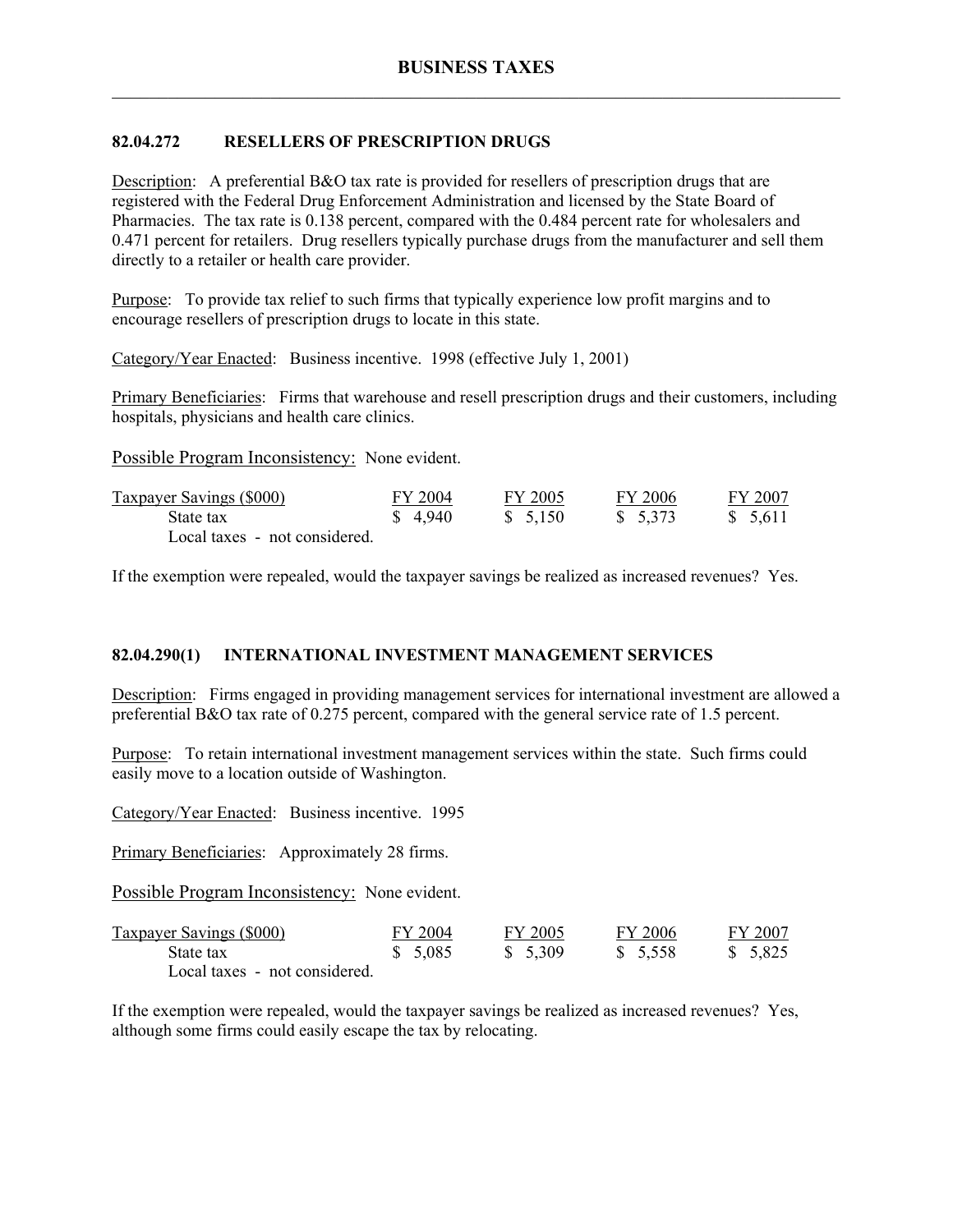#### **82.04.2905 CHILD CARE**

Description: Firms that are engaged in providing child care are allowed a preferential B&O tax rate of 0.484 percent, compared with the general services tax rate of 1.5 percent. NOTE: child care provided by churches and the care of children up to the age of eight are exempt from B&O tax.

Purpose: To reduce the cost of this service for families and to reduce the tax burden for an industry with low profit margins and one which pays its employees very low wages.

Category/Year Enacted: Other business (or Individuals, assuming the benefit is passed on to families). 1998

Primary Beneficiaries: Approximately 500 firms providing child care report under this classification.

Possible Program Inconsistency: None evident.

| <b>Taxpayer Savings (\$000)</b> | FY 2004 | FY 2005 |   | FY 2006 | FY 2007 |
|---------------------------------|---------|---------|---|---------|---------|
| State tax                       | - 331   | -349    | S | -368    | 388     |
| Local taxes - not considered.   |         |         |   |         |         |

If the exemption were repealed, would the taxpayer savings be realized as increased revenues? Yes.

#### **82.04.2906 TREATMENT OF CHEMICAL DEPENDENCY**

Description: Taxpayers who provide intensive in-patient or recovery house residential treatment services for chemical dependency are subject to B&O tax at a rate of 0.484 percent, rather than the general medical services rate of 1.5 percent. The lower tax rate applies only to receipts from governmental sources. To qualify, the firm must be certified by DSHS.

Purpose: To support the firms that provide such services.

Category/Year Enacted: Other business. 2003

Primary Beneficiaries: Firms that provide treatment for chemical dependency.

Possible Program Inconsistency: None evident.

| <b>Taxpayer Savings (\$000)</b> | FY 2004 |     | FY 2005 |  | FY 2006 |  | FY 2007 |  |
|---------------------------------|---------|-----|---------|--|---------|--|---------|--|
| State tax                       |         | 34. |         |  |         |  |         |  |
| Local taxes - not considered.   |         |     |         |  |         |  |         |  |